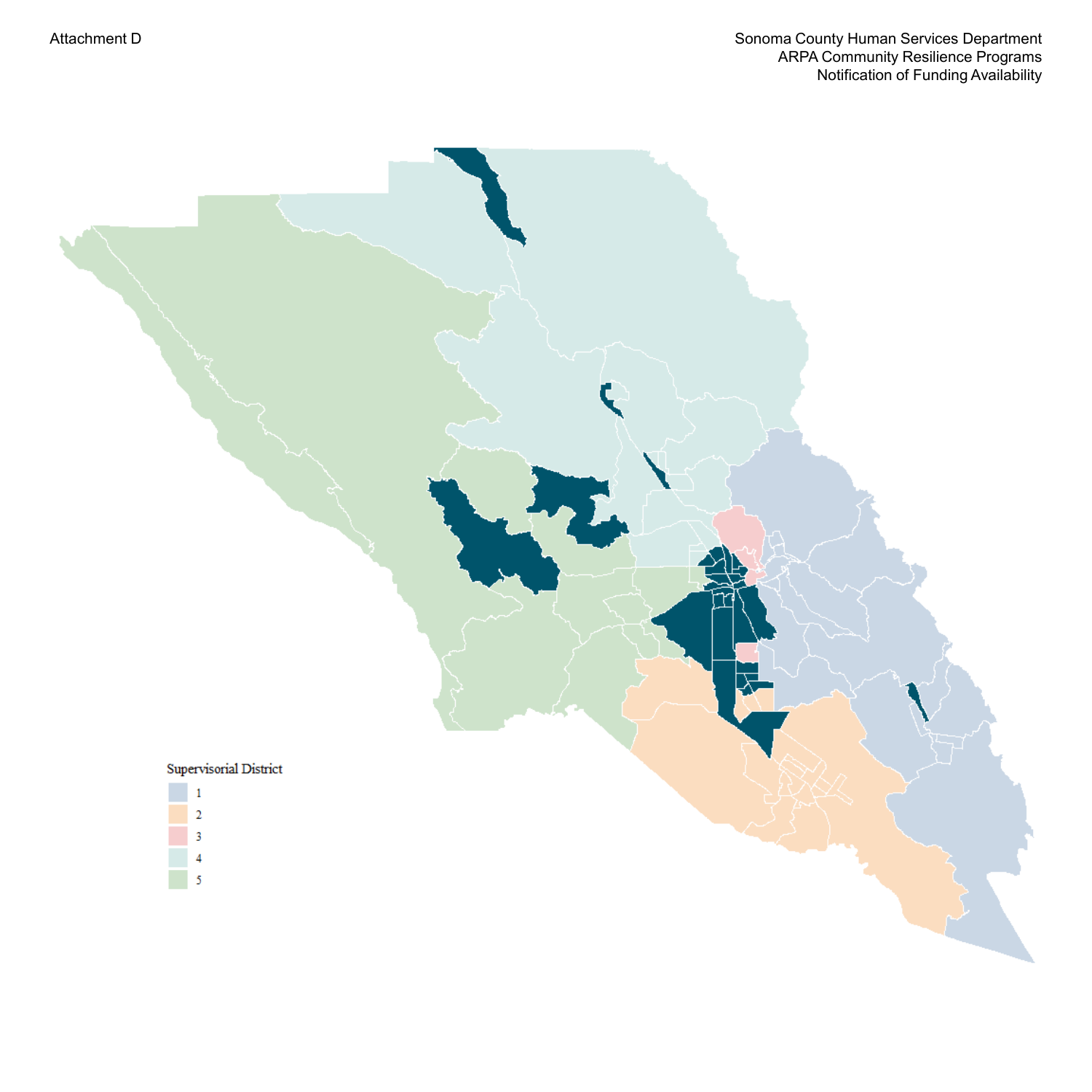# **Supervisorial District 1:**

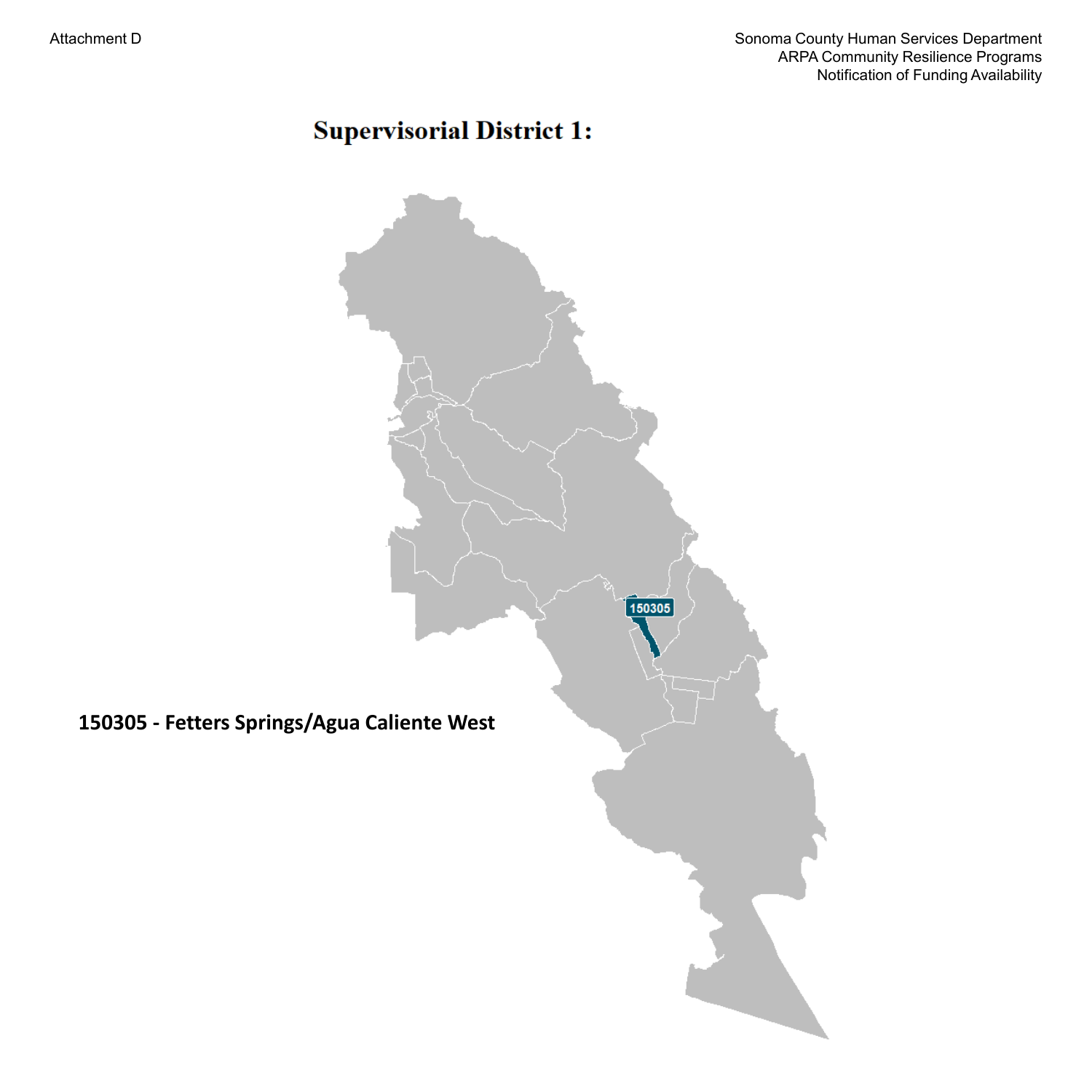# **Supervisorial District 2:**

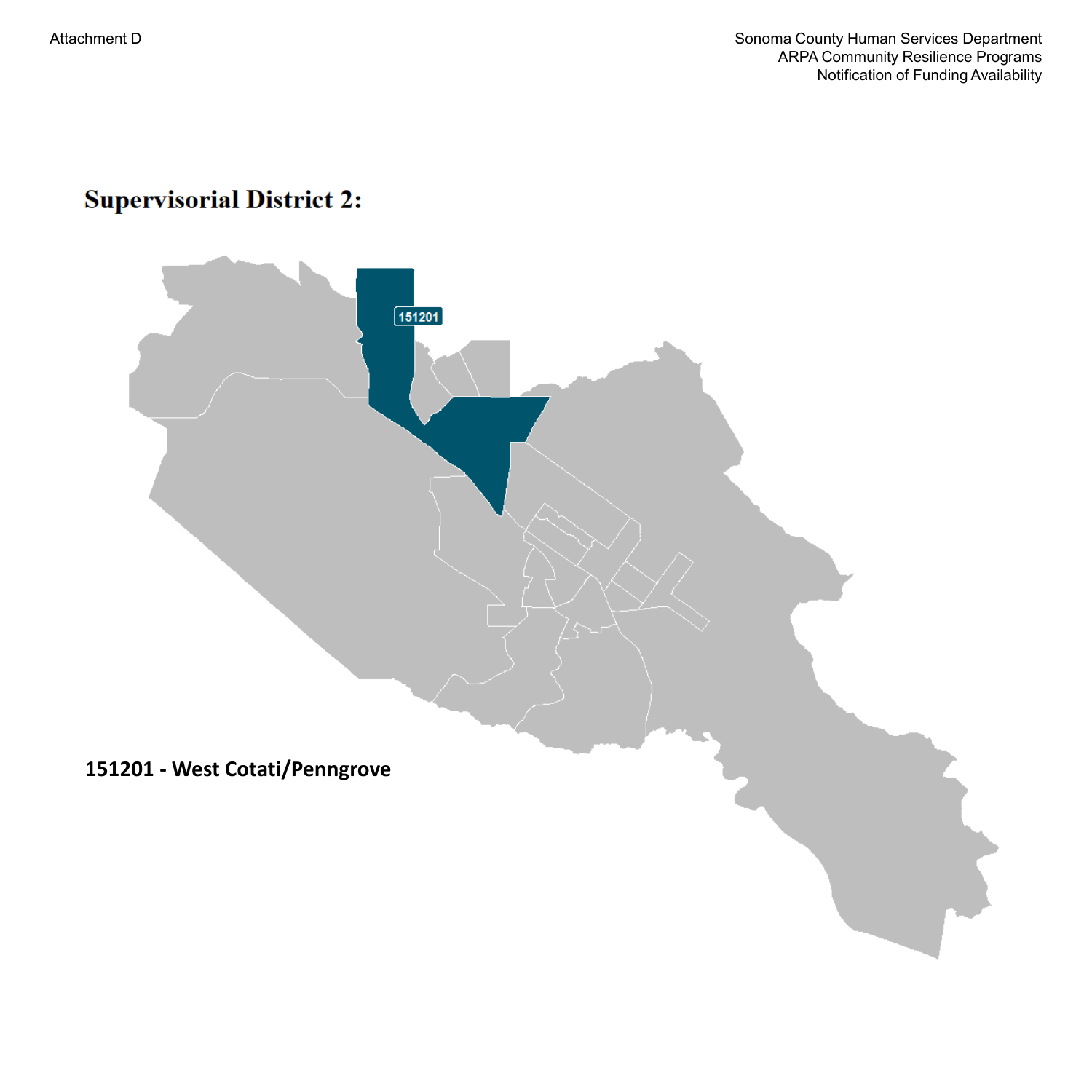#### **Supervisorial District 3:**

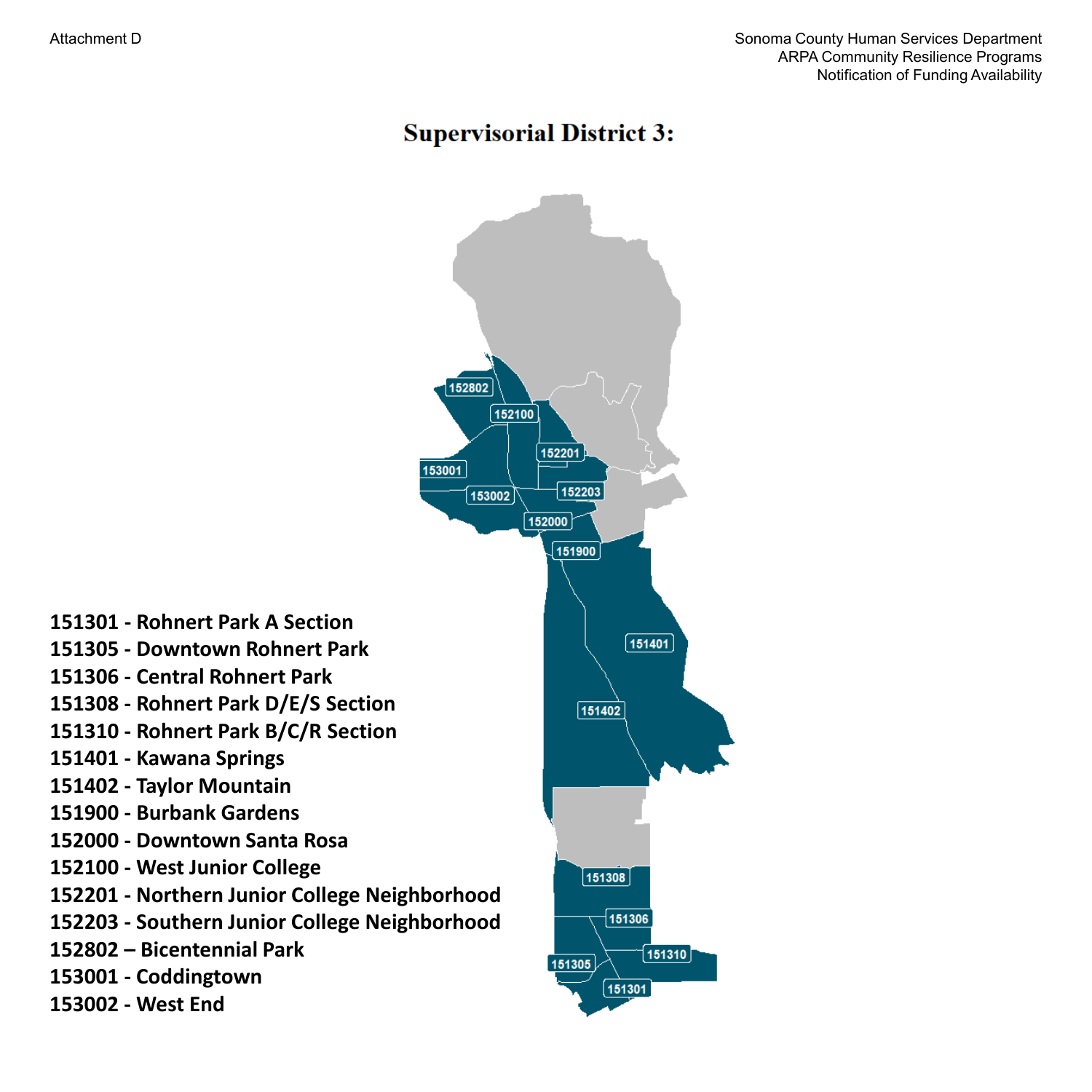## **Supervisorial District 4:**